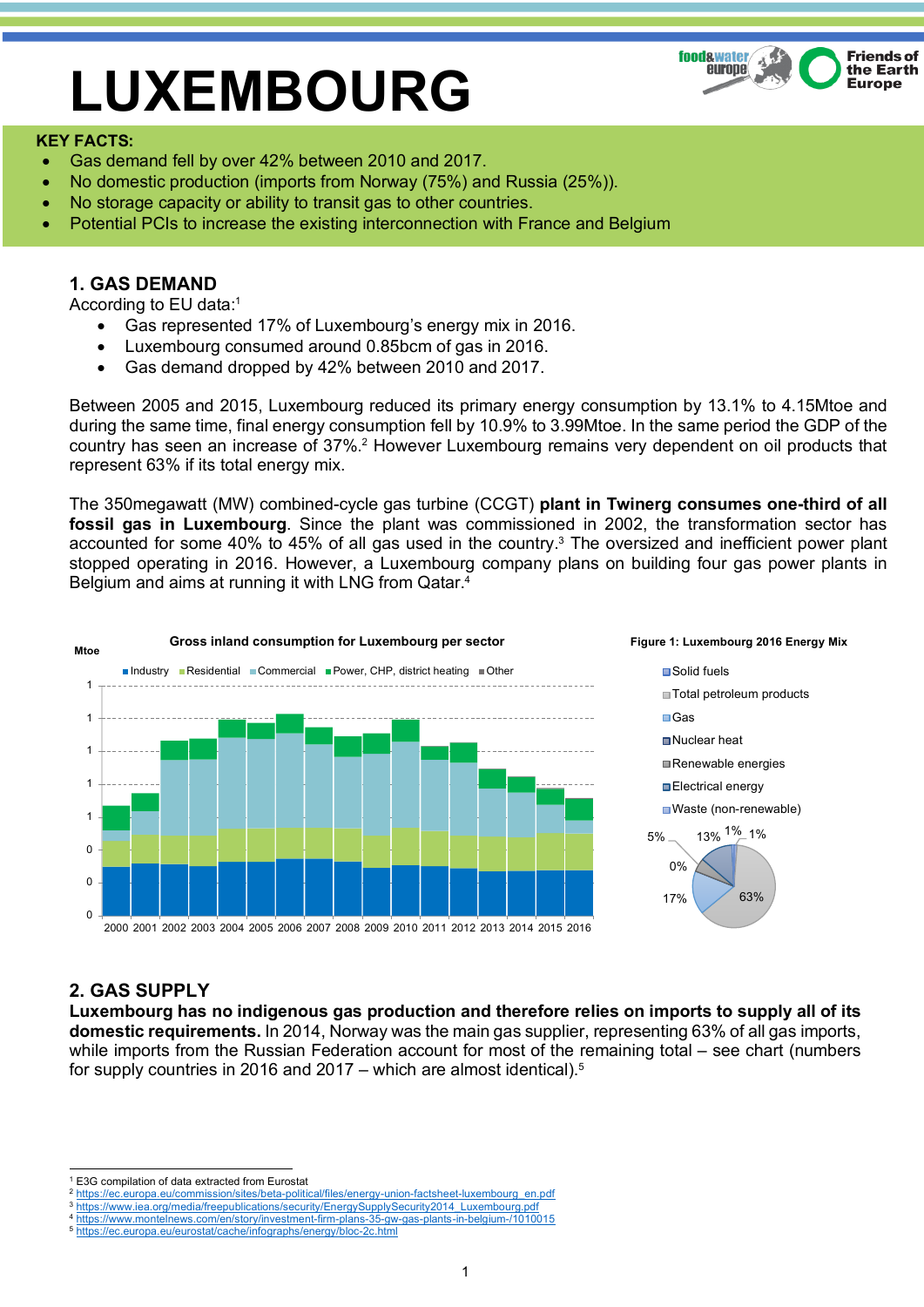

Energy security is of crucial importance to Luxembourg's energy policy, as the country has little domestic energy production and imports nearly all its needs in oil, gas and electricity. **Luxembourg is dependent on single fuel types** to meet its transport and heating needs, oil products, and gas respectively - which exposes the country to energy security risks as well as environmental challenges.<sup>6</sup> Luxembourg also applies a reduced Value Added Tax rate of 8% on natural gas which has adverse effects on energy consumption. 7

Being almost 100% dependent on imports, the EU-Commission concludes that the gas sector would alleviate security of supply concerns by reinforcing the interconnections with neighbouring countries. Firm entry capacity in Luxembourg remains limited, and a better congestion mechanism would help to address this issue.<sup>8</sup>

With about half of its gas supplied through Germany, Luxembourg **does not comply with the N-1 rule, which means that it could not satisfy total gas demand during a day of exceptionally high gas demand due to an outage from its single largest gas importer**. <sup>9</sup>



#### **Luxembourg - Gas Suppliers (in TJ GCV)**

# **3. GAS INFRASTRUCTURE**

**Luxembourg's gas pipeline network is not designed for transit with other countries**. It does not have a compressor station and thus **depends on the compressors in Belgium and Germany** and has no substantial line pack. **There is no PCI foreseen on Luxembourg's territory but a project to enable reverse gas flows in the TENP pipeline between France and Germany might impact the country**. 10

 <sup>6</sup> http://www.iea.org/Textbase/npsum/Luxembourg2014SUM.pdf

https://ec.europa.eu/info/sites/info/files/file\_import/2019-european-semester-country-report-luxembourg\_en.pdf

<sup>8</sup> https://ec.europa.eu/energy/sites/ener/files/documents/2014\_countryreports\_luxembourg.pdf

https://www.iea.org/media/freepublications/security/EnergySupplySecurity2014\_France.pdf

<sup>10</sup>hhttp://ec.europa.eu/energy/maps/pci\_fiches/pci\_annex2\_5\_10\_en\_2017.pdf